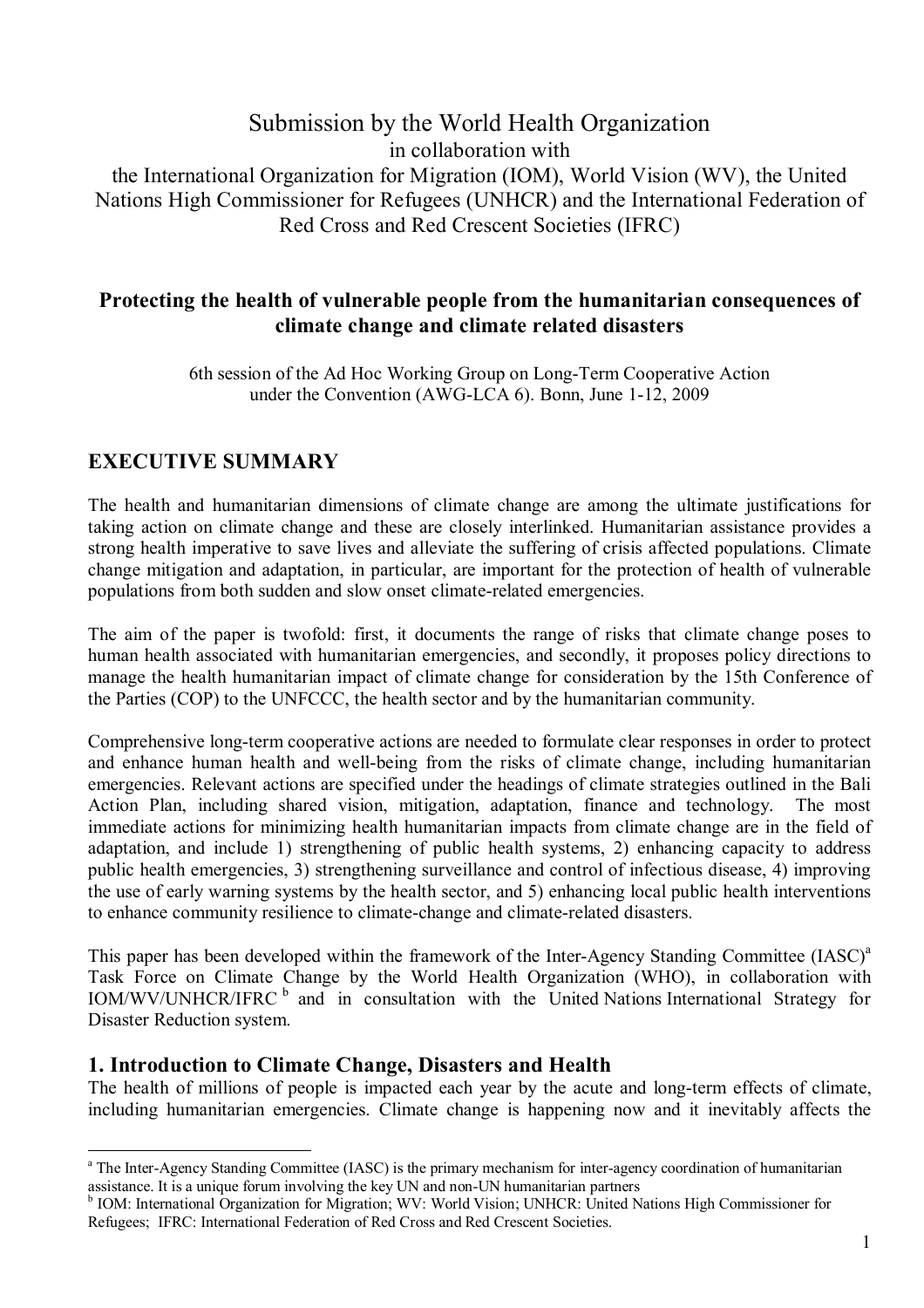basic requirements for health: clean air and water, sufficient food and adequate shelter. Each year, about 800 000 people die from causes attributable to urban air pollution, 2.2 million from diarrhoea, (largely resulting from lack of access to clean water supply sanitation and poor hygiene), 3.5 million from malnutrition and approximately 60 000 in climate-related disasters<sup>14</sup>, mostly in low resource settings and highly prevalent in humanitarian settings. Climate change will lead to higher levels of some air pollutants, increased outbreaks and transmission of diseases through unclean water and through contaminated food, threaten agricultural production in some of the poorest countries, and an increasing number of extreme weather events.

Climate change also brings new challenges to the control of infectious diseases. Many of the major killers are highly climate-sensitive to temperature and rainfall, including cholera and the diarrhoeal diseases, as well as vector borne diseases including malaria, dengue and schistosomiasis.

Diminished resources, such as food and water, also has the potential to increase competition leading to conflict and ultimately to humanitarian crises. Such stresses may also lead to forced migration, increasing risks of transmission of communicable diseases and burdens on health systems, and further aggravating tensions between communities<sup>5</sup>. In sum, climate change threatens to reverse the progress that the global public health community has been making against many diseases, and increase the challenges for the humanitarian community to respond to natural, biological and social emergencies. It also presents an opportunity to health and humanitarian sectors to galvanize a common understanding and approach for countermeasures which reduce the impact of emergencies on the health of affected communities.

### **2. Health impact of climate-related disasters**

Globally, the number of reported weather-related natural disasters is increasing. Reports of natural catastrophes have more than tripled since the 1960s. In 2007, 14 out of 15 appeals for emergency humanitarian assistance were for floods, droughts and storms – five times higher than in any previous year.<sup>6</sup>

### *2.1 Acute stresses*

More numerous reports of climate disasters are partly due to population growth in high-risk areas, but it is likely that climate change is also a contributing factor. The last few decades have seen rapid growth in populations living in flood plains and coastal areas, particularly in developing country cities, placing more people in the path of weather-related disasters. At the same time, climate change has driven extreme high temperatures and has probably contributed to more frequent and extreme precipitation events and more intense tropical cyclone activity.<sup>7</sup> Together, these trends will increase weather-related hazards to human health.

**Extreme heat**. Studies have shown that daily temperatures above a locally specific threshold result in higher mortality rates. The hot summer of 2003 in Europe produced sustained record high temperatures which resulted in markedly higher death rates, particularly among the elderly population. In total, it has been estimated that 70 000 more deaths occurred in western Europe during that extreme summer than expected.<sup>8</sup> Continuing global warming and possible increases in temperature variability<sup>9</sup> will make such events more frequent and more severe. It is projected that European summer temperatures as high as those experienced in 2003 may be the norm by the middle of the century.<sup>10</sup>

**Floods and droughts.** Even small changes in average precipitation can have a very large effect on the extremes of rainfall events that cause either flooding or drought, already the most frequent and deadly forms of disasters. For example, studies have shown that human influence on the global climate is likely to make what would currently be considered a "very wet winter" in the United Kingdom, or a "very wet summer" in the South Asian monsoon region, about five times more frequent by the second half of this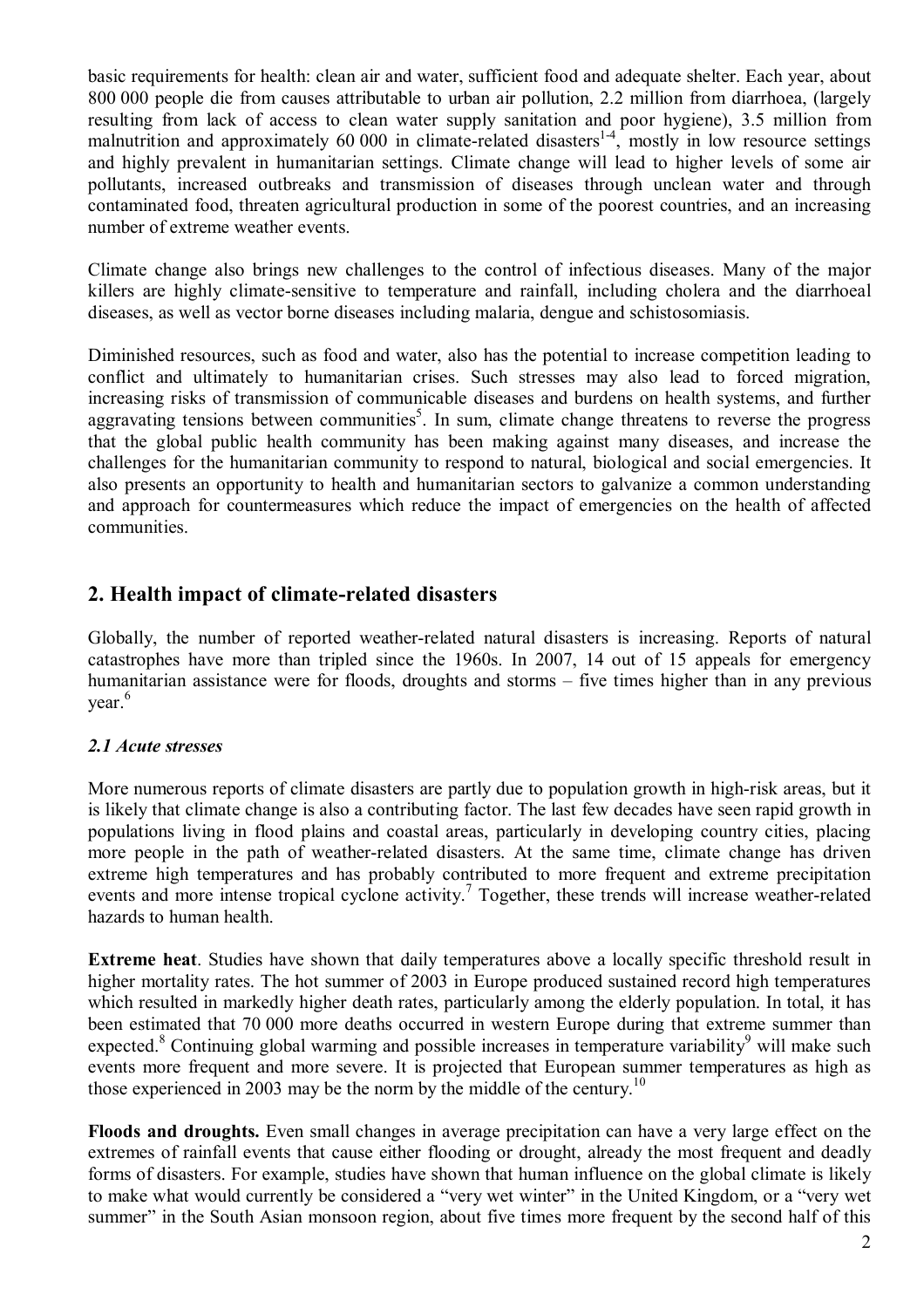century.<sup>11</sup> Floods cause drowning and physical injuries; heighten the risk of diseases transmitted through water, insect vectors and rodents; damage homes; and disrupt the supply of essential medical and health services. The number of floods reported globally is rising rapidly  $-$  much more rapidly than disasters unrelated to climate.

Globally, climate change is likely to widen the area affected by drought, with particularly severe impacts in areas that are already water-stressed. These trends will impact on lives and on health. Droughts increase the risk of water and food shortages and malnutrition, and diminished health among vulnerable population. They also increase the risk of diseases spread by contaminated food and water. The combination of extreme heat and drought are also important risk factors for causing wildfires, resulting in direct health and economic losses, and increased risk of respiratory illness due to smoke pollution.

**Tropical storms.** Extreme winds, particularly in the tropical regions, bring death, illness, injury, psychosocial impacts, and destruction of health facilities and health services. There is evidence of a marked increase in the numbers of the most extreme cyclones in recent decades, and this trend is likely to continue. Studies suggest that a doubling of the level of carbon dioxide in the atmosphere would result in an increase of only about 6% in average cyclone windspeed but of 300% in the frequency of the largest (category 5) storms.<sup>12</sup>

**Changing patterns of infection.** Infections caused by pathogens that are transmitted by insect vectors are strongly affected by climatic conditions such as temperature, rainfall and humidity. These diseases include some of the most important current killers: malaria, dengue and other infections carried by insect vectors, and diarrhoea, transmitted mainly through contaminated water. Populations in crisis situations, in particular, face heightened risk of these illnesses.

*Malaria* transmission is strongly affected by climate. Transmitted by *Anopheles* mosquitoes, malaria is the most important vector-borne cause of mortality globally. It kills almost 1 million people each year, mainly poor children in Africa.<sup>13</sup> Malaria is strongly influenced by climatic conditions; it is not transmitted in the cooler temperatures associated with high altitudes and latitudes, and the number of mosquito vectors depends on the availability of freshwater breeding sites. Warmer temperatures, higher humidity and more places where water can collect generally favour malaria transmission. There is evidence that in some sites in the highlands of East Africa, a warming trend over the last 30 years has improved conditions for mosquitoes, increasing the probability of malaria transmission and highland epidemics.<sup>14</sup>

*Dengue* prevalence is increasing rapidly. Transmitted by *Aedes* mosquitoes, dengue is a fast growing challenge, particularly in tropical cities in developing countries. Cases have risen dramatically in the last 40 years, as unplanned urbanization with standing water in waste and other receptacles have created mosquito breeding sites, and movement of people and goods has spread both mosquito vectors and infections. Climate trends may also have played a role, since the distribution of dengue is also highly dependent on climate. $2$ 

*Diarrhoea* remains one of the biggest killers of children. Viruses and bacteria transmitted through water and contaminated food can cause severe diarrhoea in children, often locking them into a vicious cycle of undernourishment, susceptibility to other infectious diseases, and eventually death. Higher temperatures and too much or too little water can each facilitate transmission of this disease. In countries with inadequate water and sanitation services, diarrhoea is much more common when temperatures are high. For example, rates of diarrhoeal disease in Lima, Peru, are 3–4 times higher in the summer than in the winter, increasing by 8% for every 1  $^{\circ}$ C increase in temperature.<sup>15</sup> Both flooding and unusually low levels of water can also lead to water contamination and bring higher rates of illness and death from diarrhoea.<sup>16</sup> Warming and greater variability in precipitation threaten to increase the burden of this disease.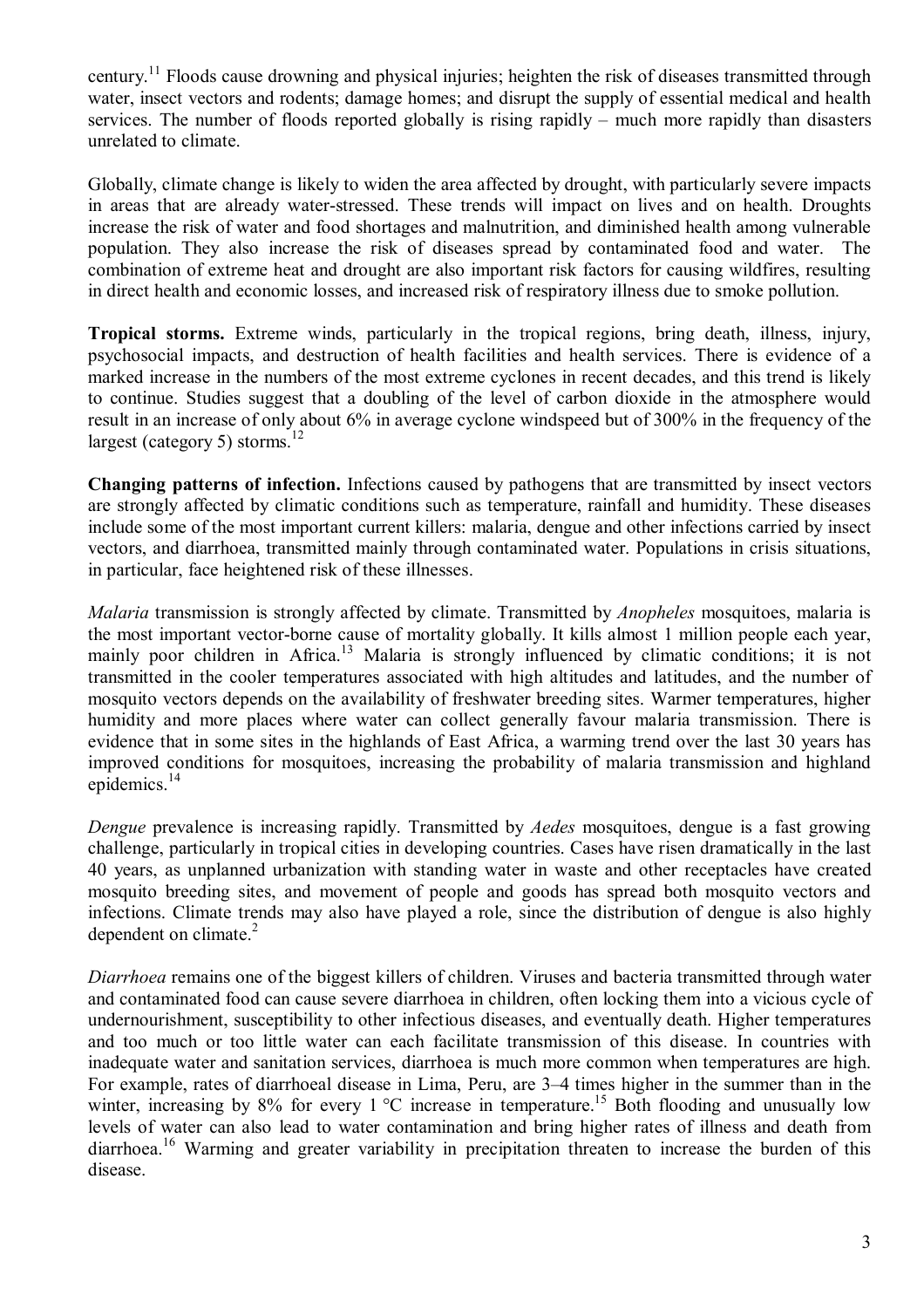Many other diseases will also be affected. Any disease caused, transmitted or harboured by insects, snails and other cold-blooded animals can be affected by a changing climate. New and unfamiliar infections strain health services and economies. When infectious diseases appear in new locations, where people do not have immunity and health services may not have experience in controlling or treating infections, the effects can be dramatic. In severe or unusual outbreaks, the cooperation of community, national and international epidemic and emergency response systems will be required to control the spread of disease, provide emergency health services to the affected population and help manage the widespread societal and economic aspects through coordinated multi-sectoral action..

### *2.2 Chronic stresses: water shortages, malnutrition, psychosocial stress, displacement, migration and conflict*

In the long run, the greatest health impacts may not be from acute shocks such as disasters or epidemics, but from the gradual increases in pressure on the natural, economic and social systems that sustain health which are already under stress. These gradual stresses include reductions and seasonal changes in the availability of fresh water, regional drops in food production, and rising sea levels. The effects of climate change on ongoing conflicts (such as the Darfur crises) is also a critical concern of the health humanitarian community.

Each of these changes has the potential to cause, prolong and exacerbate chronic emergencies, including major population displacement, and increase the risks of civil conflict.

Mounting water stress fosters a range of long-term public health challenges. Lack of access to clean water supply and sanitation, along with poor hygiene, is already the main contributor to the burden of diarrhoeal disease.<sup>17</sup> Climate change is projected to bring changing rainfall patterns, increased temperatures and evaporation, and salinization of water sources through rising sea levels. In addition, over the course of the century, water supplies stored in glaciers and snow covers are projected to decline. This will reduce water availability to populations supplied by melt-water from major mountain ranges, more than one sixth of the global population. The Himalayas glaciers, whose melt waters serve 1.3 billion people, are showing a rate of recession greater than anywhere else in the world. <sup>i</sup>In many regions, the effects of climate change come on top of pre-existing water stress and mounting pressures of population growth, as well as extraction for irrigation and contamination from agriculture and industry.<sup>18</sup>

Pressures on agriculture threaten to increase the burden of malnutrition. Undernutrition and related disease is currently the greatest contributor to the global burden of disease, killing over 3.5 million people per year, mostly children in developing countries.<sup>4</sup> It is projected that climate change will boost agricultural production in the high latitudes of developed countries, but cause decreases in many tropical developing regions. There is particular concern for sub-Saharan Africa, where people are most reliant on subsistence and rain-fed agriculture and have least money to buy imported food. Some studies agree that higher temperatures and longer growing seasons could result in increased pest populations in temperate regions of Asia<sup>19</sup>. Increased frequency of El Niño events and future changes to the ocean ecology have the potential to substantially alter fish breeding habitats and food supply for fish, and ultimately the abundance of fish populations. Tens of millions more people are projected to become at risk of food insecurity and the health consequences of malnutrition.<sup>18</sup>

Population displacement compromises health and damages lives. By destroying ecological and agricultural systems and by flooding communities, climate change can eventually force people to abandon where they live in order to seek new homes and livelihoods. Forced displacement is associated with a range of health issues, including social isolation and mental disorders and, in many cases, reduced socioeconomic status and associated health problems. When migration crosses ethnic and/or national boundaries, such as forced migration from low-lying, small island states, the social transition is more difficult and the associated health effects are likely to be more severe. Refugee or displaced persons camps are often sited on marginal lands which may provide breeding sites for disease vectors (Malaria,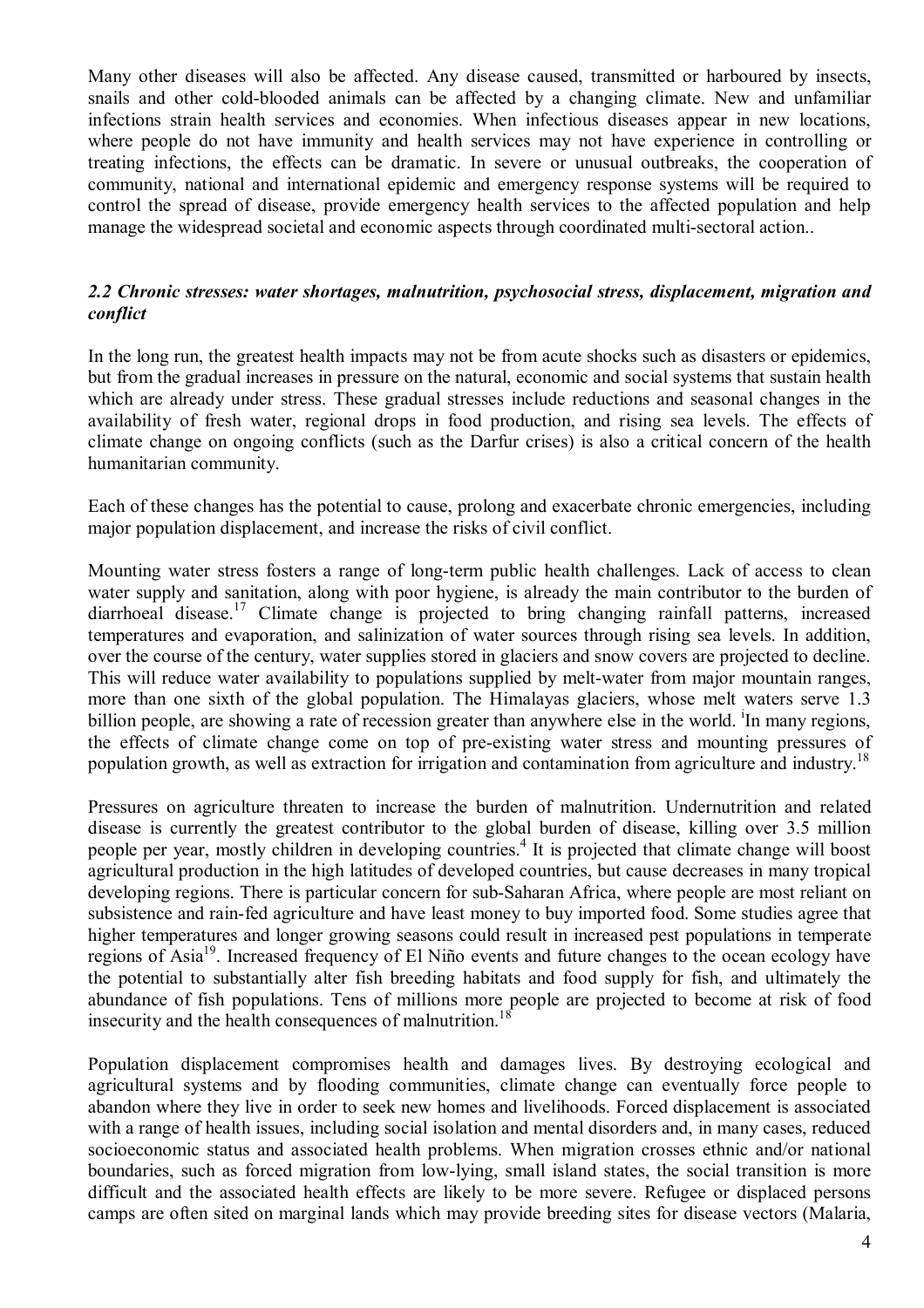Dengue). Population movement may take refugees and displaced through or to areas of higher malaria endemicity than their place of origin.

Environmental pressures exacerbate pre-existing problems and accentuate underlying social fault lines. Economically and socially marginalized groups within society will be worst affected. Migrants can also experience increased vulnerability post-disaster due to compromised access to services in the affected areas as well as potential language and cultural barriers. For irregular migrants and migrants who have lost their documents as a result of the disaster access to assistance might be particularly difficult.<sup>20,21</sup>

Competition over dwindling or degraded natural resources can increase the risks of conflict and war. Although most conflicts are not directly related to natural resources, stresses on natural ecosystem services can lead to competition between population groups over, for example, freshwater supplies or fertile agricultural land. Combined with factors such as poor governance and ethnic rivalries, such competition can inflame tensions into conflict. $^{22}$ 

### *3.2 Vulnerable regions: exposed populations*

All regions of the world will be affected by a changing climate, but the resulting health risks to human populations vary greatly, depending on where and how people live. People living in small island developing states and other coastal regions, megacities and mountainous and polar regions are all particularly vulnerable in different ways.<sup>18</sup>

Small island developing states and other low-lying regions are in the front line. Populations in these countries are vulnerable to death and injury and destruction of their public health infrastructure from increasingly severe tropical storms, as well as salinization of water resources and agricultural land from sea level rise.<sup>23</sup> Many of these nations struggle to supply adequate fresh water for basic sanitation and hygiene, particularly to outlying islands and other isolated areas where populations suffer elevated rates of diarrhoea and nutritional deficiencies during droughts, floods and high temperatures<sup>16</sup>. Displacement of populations from small island development states is expected to increase due to these climate-related impacts on basic resources.

Urban populations, particularly those of tropical megacities, are exposed to a combination of health risks such as heatwaves, floods, infectious diseases and air pollution. Rising global temperatures combine with the urban heat island effect, and can raise temperatures by  $5-12^{\circ}$  C, heightening hazards from heatwaves.<sup>24,25</sup> Extensive coverage with impervious surfaces, along with inadequate drainage and precarious housing, increase the risks and the health impacts of flash floods. High population densities, inadequate coverage of clean water, sanitation and waste disposal services raise vulnerability to climatesensitive infectious diseases such as diarrhoea and dengue. Many cities also have high levels of air pollution, almost all of which results from burning of fossil fuels.<sup>26</sup> These factors accentuate the risk of emergencies requiring local and national response, and increased prospect of international assistance.

Mountain populations are vulnerable, due to high exposure to hazards, remoteness, poor infrastructure and marginalization. at increased risk of water insecurity, floods and landslides, and infectious disease. Climate change at high altitudes can cause a range of health challenges.<sup>27</sup> The widespread retreat of glaciers threatens to deprive mountain and downstream populations of reliable summer fresh water for household use and for agriculture, from China to Peru. Swelling of the lakes that form at the bottom of glaciers increases the risks of glacier lake outburst floods, which occur suddenly and can cause injury, death and destruction in downstream communities. Furthermore, higher temperatures are intensifying the risks of transmission of vector-borne diseases, such as malaria, among high-altitude populations that lack immunity against such diseases.<sup>14</sup> While trying to cope, nomad populations may need to become sedentary - already occurring with some groups in the Northern Himalayas - and traditional ethnic groups may thus face social tensions and eventual loss of their identity. The psychosocial stress may result in depression, leading to misuse of alcohol, domestic violence and other dramatic and negative behavioural changes.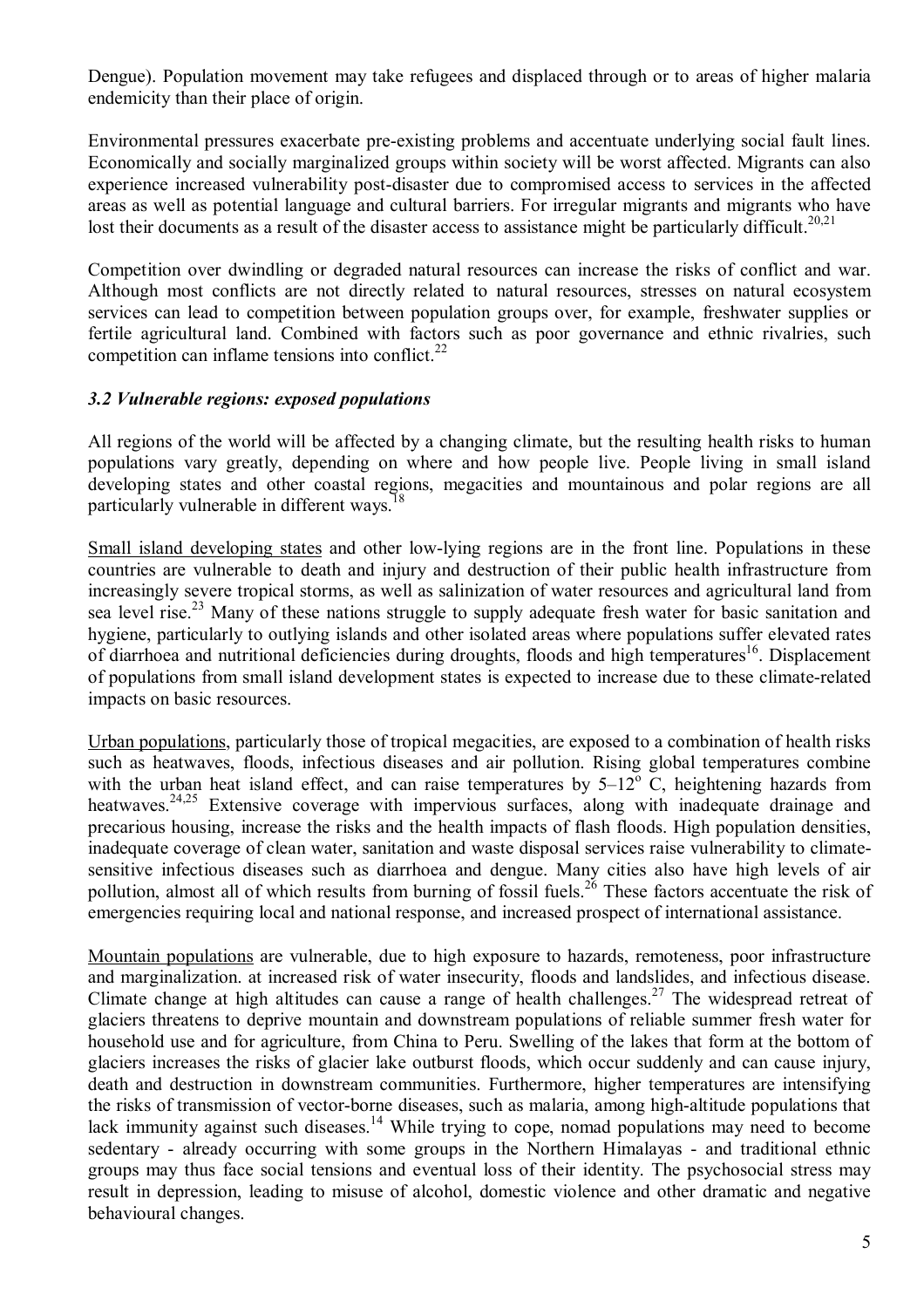The health of indigenous people in polar regions may be particularly affected by changes in temperature, food sources and livelihoods. Rising winter temperatures in Arctic regions are expected to reduce excess winter mortality and cold-related injuries.<sup>28</sup> However, the traditional diet of circumpolar residents is likely to be impacted by melting snow and ice, affecting animal distributions and accessibility for hunting. Wildlife and waterborne and vector-borne diseases are expected to have a wider seasonal and geographical distribution.<sup>29</sup> Perhaps most importantly, changes in the physical environment will make traditional ways of life impossible, forcing changes of behaviour and means of supporting livelihoods, with associated effects on mental health and community cohesion, and displacement of populations.

Women and children in developing countries are particularly vulnerable to death and illness following disasters. In the 1991 cyclone disasters that killed 140 000 people in Bangladesh, death rates among women were almost four times greater than those among men: rates among children under 10 years of age were more than six times greater than those of adult men.<sup>30</sup> Disasters can also result in increased suffering from domestic violence and post-traumatic stress disorders in women,<sup>20,21</sup> who are also often called upon to play a leading role in disaster recovery and in rebuilding shattered communities.

### **3. Solutions: health governance, humanitarian assistance and the climate change agenda**

Climate change will affect the health and well-being of all populations, with impacts escalating into the foreseeable future in many different ways. Human health and wellbeing are central to humanitarian, environment and development policy.

We have outlined the range of risks that climate change poses to human health, with a focus on those risks that can cause emergencies and displacement.. The extent to which these risks translate into increased numbers of deaths and burdens of injury and disease will depend on the effectiveness of mitigation and adaptation policies. Strengthening public health systems and health emergency management systems is necessary, particularly to safeguard the health of the most vulnerable population groups and respond effectively to emergencies when they arise. This principle has been outlined in frameworks for action developed by individual countries and in regions during the past two years, for example in the Asia Pacific Region where over 3 billion people live $3<sup>1</sup>$ .

### *3.1 Actions to improve our health and protect our climate*

The global public health community has a wealth of experience in protecting people from climatesensitive hazards. Many of the necessary preventive actions to deal with the additional risks of climate change are already clear. Widening the coverage of proven, effective health interventions will be critical to the global effort to adapt to climate change.

Strengthening of public health systems is necessary with or without climate change; climate change makes this need even more critical and urgent. Today's shortfalls in providing basic public health services leave much of the global population exposed to climate-related health risks. There is a need for additional investment to strengthen key health functions and for forward planning to address the new challenges posed by climate change. This should include increase capacity of the health system to extend services and continuity of care to mobile, hard-to-reach populations and newly established communities after displacement, bridging emergency relief and long-term sustainability. To this effect, coherent partnership needs to be strengthened between humanitarian actors, NGOs, private sector, and national health systems through emergency preparedness measures in advance of any emergency, and be maintained from the very on-set of the emergency and throughout the community recovery and stabilization phase $32$ .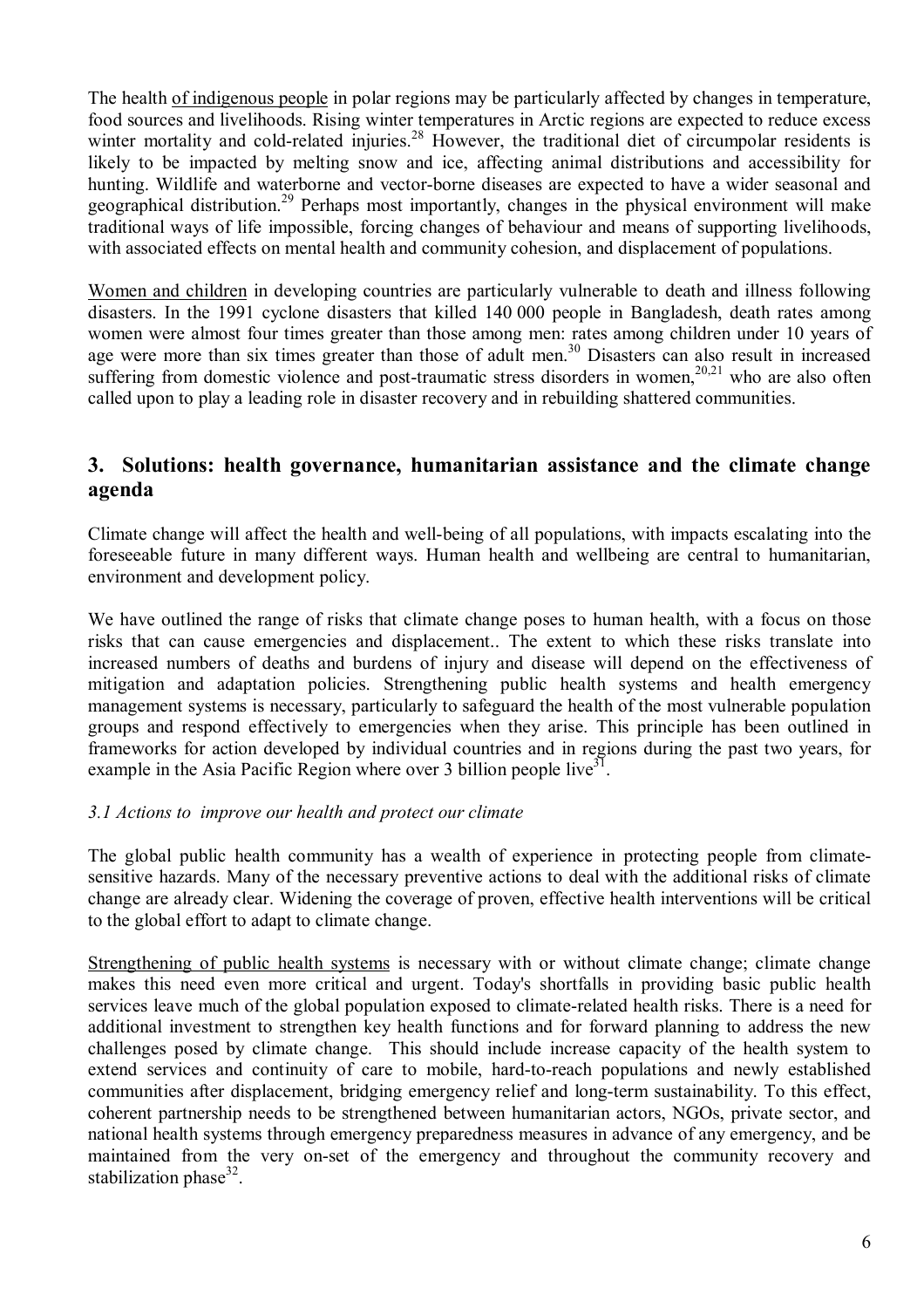Enhanced capacity to address public health emergencies saves lives and protects communities. Acute shocks such as extreme weather events and disease epidemics can overload the capacities of health systems in even the most developed nations. Complex emergencies, resulting in humanitarian crises, result in enormous health burdens for the affected population, and often require wide-scale international assistance. As far as natural hazards are concerned, the number of disasters reported and the numbers of people affected have risen in recent decades, thus creating additional demands on health systems. Conversely, the number of people killed has fallen, as societies and individuals have become more able to protect themselves. Further reinforcing health vulnerability and risk assessment, multi-sectoral disaster risk reduction, health emergency preparedness, early warning, and health action in emergencies can help to ensure that people are better protected from the increasing hazards of extreme weather and help communities recover faster following a disaster<sup>3</sup>.

Strengthened surveillance and control of infectious disease can protect health from local to global scales. Effective disease surveillance and control become even more important under conditions of rapid environmental change and movement of people, disease vectors and infections. Rapid and accurate disease notification, in compliance with the International Health Regulations, $33$  is the essential basis for planning disease control. Approaches such as Integrated Vector Management, which make the best use of proven interventions, such as bed nets, insecticide spraying and environmental management, to control malaria, dengue and other vector-borne tropical diseases, are relevant to humanitarian situations and protect against the effects of climate change.<sup>34</sup> Improving access to primary health care in humanitarian settings ensures faster treatment for patients, alleviating suffering and containing the risks of disease spread.

Extreme weather forecast and early warning. There is great potential for using meteorological information to enhance early warning and effective response over a range of time scales, from hours or days (for example for flood or heatwave warnings), to weeks (for seasonal epidemics of vector-borne disease), to months (seasonal forecasts of precipitation anomalies allowing planning for flooding or drought) or years (for drought and associated food insecurity). While not useful for operational decision making, climate change projections on a decadal time-scale can give indications of how hazards may change and enable longer term planning for changing risks, such as the selection of safe sites for the development of health infrastructure. However, there is a need for improved institutional arrangements to ensure that the roles of meteorological, humanitarian, health and other agencies are well-defined, that climate information products are demand driven, user friendly and relevant for operational decision making in health and other sectors, and that there is sufficient capacity for operational response. Efficiency can be improved by sharing of data sources, protocols and information across warning systems for different hazards.

Local public health interventions to build community resilience. Action on environmental and social determinants of health is critical to protecting populations from climate change in both emergency and non-emergency situations. For example, scaling up water and sanitation services and disinfection at the household level would immediately reduce diarrhoea and, at the same time, lessen the health impacts of decreasing and more variable water supplies before and during emergencies. Implementing participatory approaches such as the FAO's<sup>c</sup> concept of Farmer Field Schools to empower local communities to manage disease vectors in an integrated manner and thus increase their capacity to protect their health will increase climate resilience.  $35$  The benefits of such interventions are already several times greater than the costs, and the threat of climate change makes these preventive health measures as part of the humanitarian response an even wiser investment. Improving social welfare in emergency situations, particularly educating and empowering women in developing countries, is a fundamental requirement for improving health. It is also essential to strengthening community resilience to disasters and to climate change. Such strategies need to be flexible enough to take into account the diverse composition of modern communities, and include migrants and people from different ethnic and cultural groups, and with different health-seeking behaviour.

 $\overline{a}$ 

<sup>&</sup>lt;sup>c</sup> Food and Agriculture Organization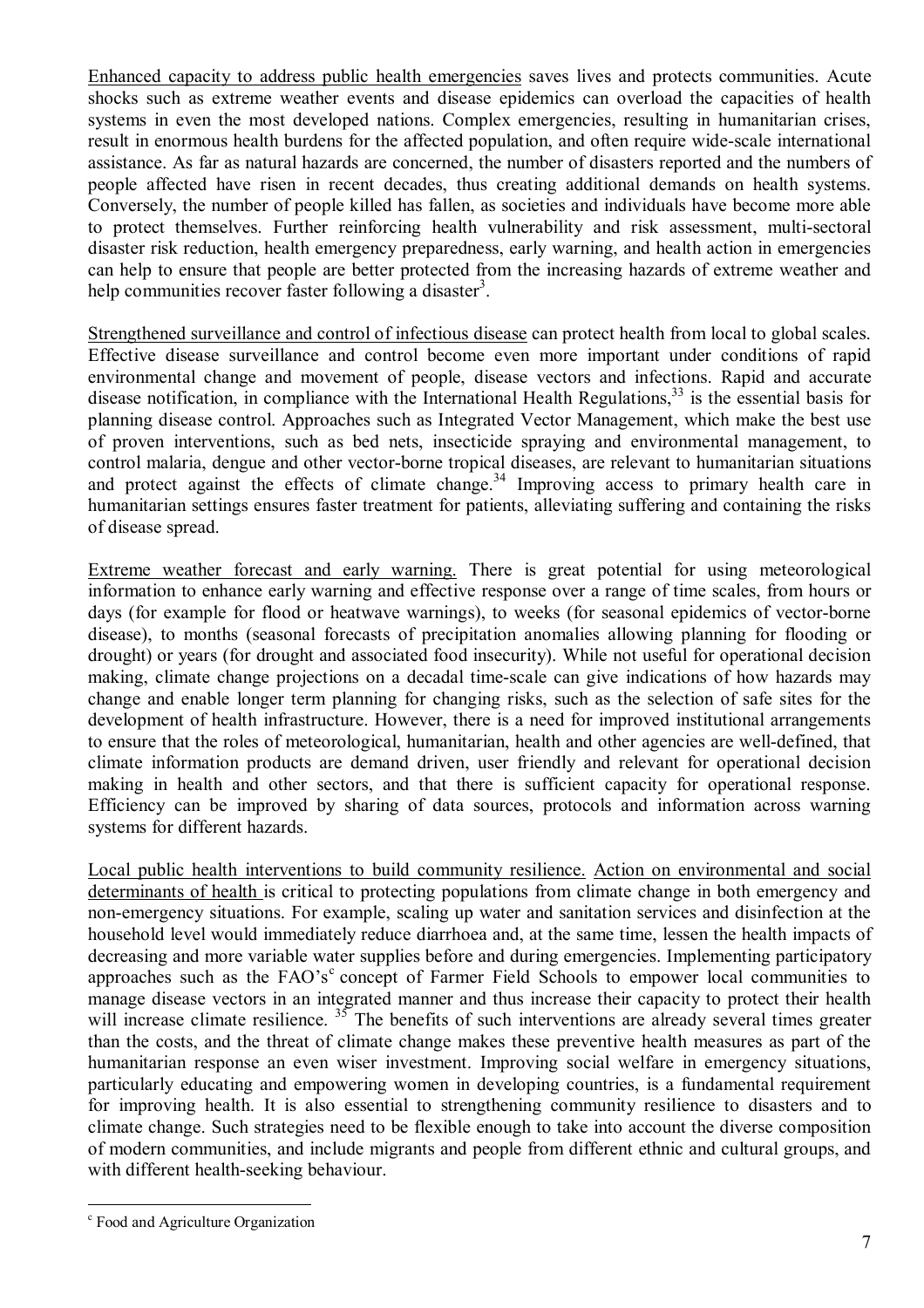## **4. Protecting the health of vulnerable people from the humanitarian consequences of climate change and climate related disasters: proposals to COP 15 negotiators for the roadmap of action**

Action on climate change is necessary to avoid adverse impacts on human health and wellbeing, alongside damage to the environment and economic development. A greater appreciation of the human and humanitarian dimensions of climate change is necessary for both the development of effective policy and the mobilization of public engagement regarding the impacts of climate change. Mainstreaming of climate change is essential to development of health systems and planning for humanitarian emergencies.

#### Shared Vision

Climate change, and climate policies, will profoundly affect some of the most fundamental determinants of health (especially food and water security) which increase the risks of humanitarian emergencies and decrease the effectiveness of humanitarian response. Comprehensive long-term cooperative actions are needed to formulate clear responses in order to protect and enhance human health and well-being from the effects of climate change, including those giving rise to humanitarian emergencies. Climate strategies, including, adaptation, mitigation, finance and technology, should therefore properly address the health consequences of climate change, including death, injury, disease, disability, mental illness and displacement arising from extreme weather events, sea-level rise and conflict arising from diminished food and water security. These disaster risk reduction strategies should be combined with good governance and institutional strengthening, health risk identification, knowledge management and education, and preparedness for effective response and recovery  $-$  the five priority actions of the Hyogo Framework for Action of the UN International Strategy for Disaster Reduction (UN ISDR)<sup>36</sup>.

### Adaptation

Adaptation policies and forward planning will be required to assess and cope with the threats posed by climate change and enhance capacity to deal with public health emergencies. This approach will need to strengthen the health coordination with the humanitarian sector, health emergency management systems, early warning systems related to the health consequences of climate change, and interventions to control neglected tropical diseases. The investment in hospitals, health facilities and other infrastructure should be protected from the long-term effects of climate change. Renewed emphasis should be placed on primary health care, and improving the environmental and social determinants of health, from provision of clean water and sanitation, to enhancing the welfare of women, especially in emergency situations. All adaptation measures are designed to build the resilience of nations and communities to disasters and negative health impacts attributable to climate change through awareness raising, capacity building on interventions and relevant research.

Adaptation and mitigation policies outside the health sector will also have major health implications. A common theme must be ensuring health equity and giving priority to protecting the health security of particularly vulnerable groups. Increased investment in health systems is already necessary in order to meet the health-related Millennium Development Goals, whose achievement will be further compromised by the impact of climate-related events.

### Mitigation

Mitigation is essential to prevent continuing rises in the frequency and severity of extreme weather events. Parties are encouraged to continue to specify the avoidance of health and humanitarian disasters as a primary motivation for mitigating climate change.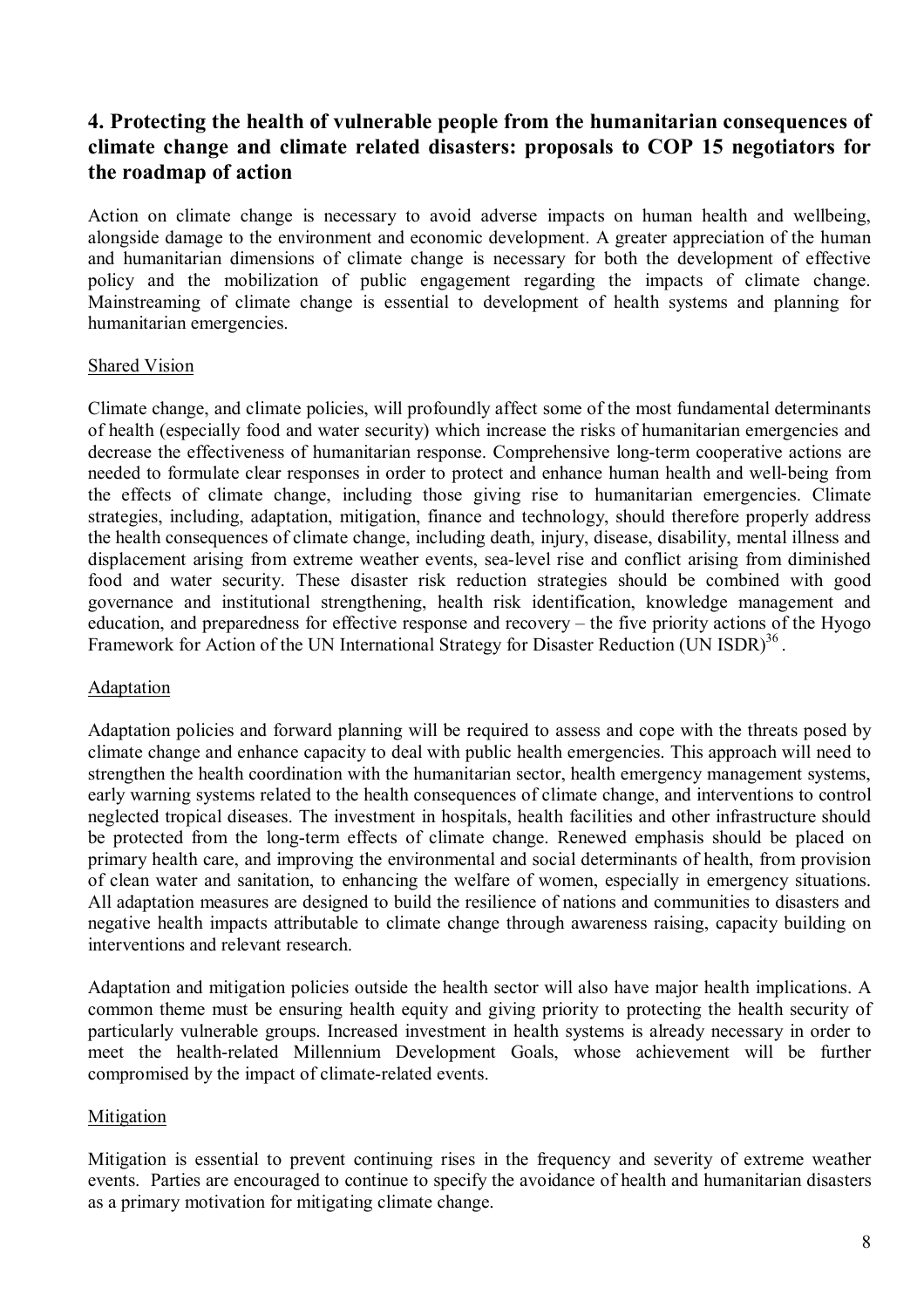#### Finance & Technology

Financial mechanisms and technological innovation to support action to strengthen health systems and health emergency management systems to reduce the impact of climate change should be accessible by the health and humanitarian sectors, both to support actions that provide opportunities for improving health and support programmes that help protect public health from the humanitarian consequences of climate change. The effects of climate change on health, the long-term risks stemming from drought and sea-level rise that could affect water and food security and safety, competition for resources, and displacement of populations with humanitarian needs, should all be integrated into early warning systems with appropriate evaluation schemes.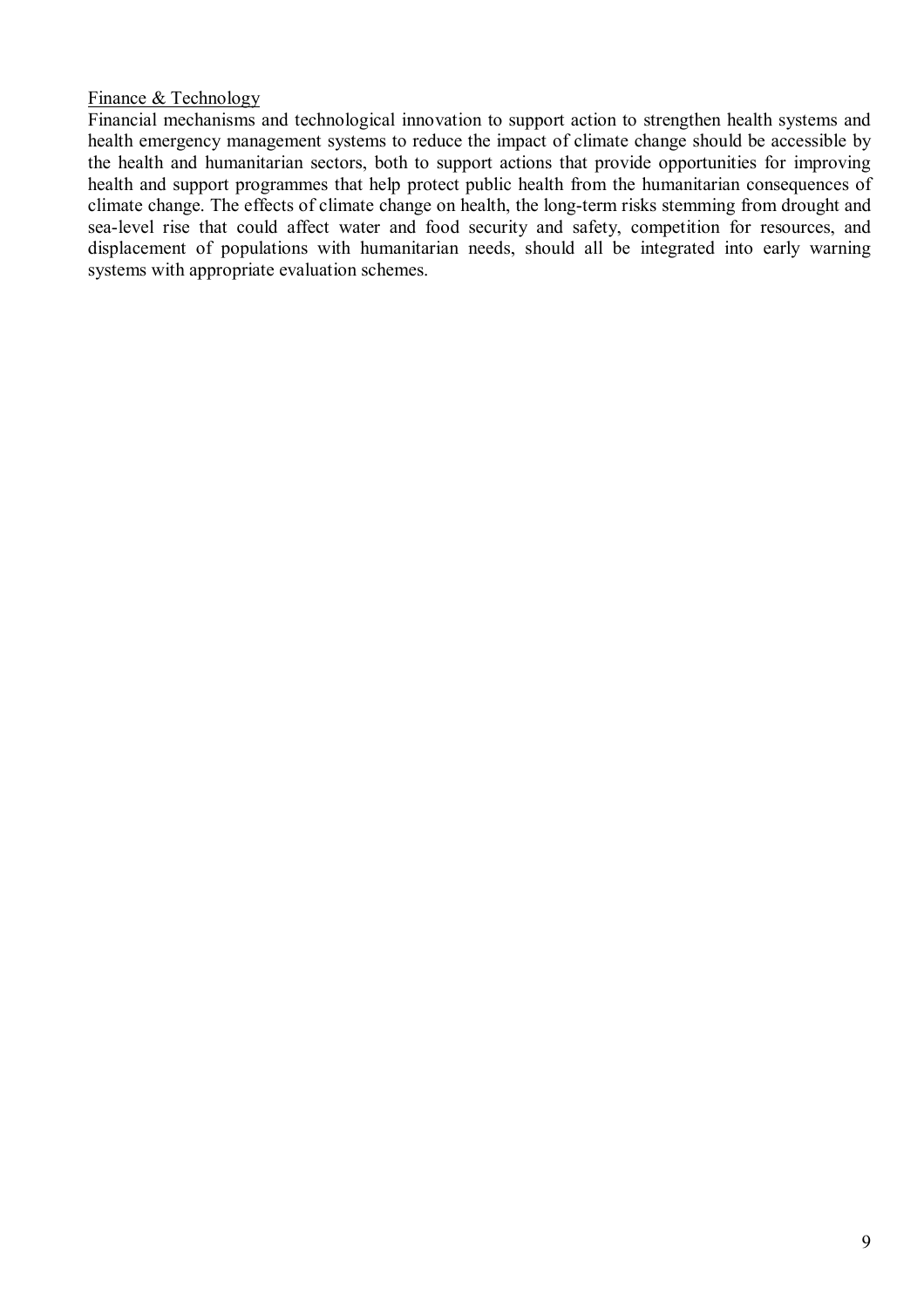### **REFERENCES**

- 1. Ezzati M, Lopez A, Rodgers A, Murray C, eds. Comparative Quantification of Health Risks: Global and Regional Burden of Disease due to Selected Major Risk Factors. Geneva: World Health Organization, 2004.
- 2. Hales S, Edwards S, Kovats R. Impacts on health of climate extremes. In: McMichael AJ, Campbell-Lendrum DH, Corvalán C, et al., eds. Climate Change and Health: Risks and Responses. Geneva: WHO, 2003.
- 3. WHO. Environmental health in emergencies. Geneva: World Health Organization, 2009.
- 3.i WHO(2000) Global Water Supply and Sanitation Assessment. World Health Organization. Geneva
- 4. Black RE, Allen LH, Bhutta ZA, et al. Maternal and child undernutrition: global and regional exposures and health consequences. *Lancet* 2008;**371**(9608)**:**243-60.
- 5. IOM. Migration and Climate Change. Migration Research Series: Institute of Migration, 2008.
- 6. John M. U.N. aid chief worried by food inflation, weather. Reuters 2008 January 29, 2008.
- 7. IPCC. Working Group I Contribution to the Fourth Assessment Report of the Intergovernmental Panel on Climate Change: Climate Change 2007: The Physical Science Basis: Summary for Policymakers. Geneva: IPCC secretariat, 2007.
- 8. Robine JM, Cheung SL, Le Roy S, et al. Death toll exceeded 70,000 in Europe during the summer of 2003. *C R Biol* 2008;**331**(2)**:**171-8.
- 9. Schar C, Vidale PL, Luthi D, et al. The role of increasing temperature variability in European summer heatwaves. *Nature* 2004;**427**(6972)**:**332-6.
- 10. Beniston M, Diaz HF. The 2003 heat wave as an example of summers in a greenhouse climate? Observations and climate model simulations for Basel, Switzerland. *Global and Planetary Change* 2004;**44**(1-4)**:**73-81.
- 11. Raisanen J, Palmer TN. A probability and decision-model analysis of a multimodel ensemble of climate change simulations. *Journal of Climate* 2001;**14**(15)**:**3212-3226.
- 12. Knutson TR, Tuleya RE. Impact of CO2-Induced Warming on Simulated Hurricane Intensity and Precipitation: Sensitivity to the Choice of Climate Model and Convective Parameterization. *Journal of Climate* 2004;**17**(18)**:**3477-3495.
- 13. WHO. Climate Change and Health: Report by the Secretariat for the 124th Session of the Executive Board of the World Health Organization. Geneva: World Health Organization, 2008.
- 14. Pascual M, Ahumada JA, Chaves LF, Rodo X, Bouma M. Malaria resurgence in the East African highlands: temperature trends revisited. *Proc Natl Acad Sci U S A* 2006;**103**(15)**:**5829-34.
- 15. Checkley W, Epstein LD, Gilman RH, et al. Effects of El Nino and ambient temperature on hospital admissions for diarrhoeal diseases in Peruvian children. *Lancet* 2000;**355**(9202)**:**442-450.
- 16. Singh RB, Hales S, de Wet N, Raj R, Hearnden M, Weinstein P. The influence of climate variation and change on diarrheal disease in the Pacific Islands. *Environ Health Perspect* 2001;**109**(2)**:**155-9.
- 17. Pruss A, Kay D, Fewtrell L, Bartram J. Estimating the burden of disease from water, sanitation, and hygiene at a global level. *Environ Health Perspect* 2002;**110**(5)**:**537-42.
- 18. IPCC. Working Group II Contribution to the Intergovernmental Panel on Climate Change Fourth Assessment Report: Climate Change 2007:Climate Change Impacts, Adaptation and Vulnerability. Geneva: IPCC secretariat, 2007.
- 19. Roy J. The Economics of Climate Change: A Review of Studies in the Context of South Asia with a Special Focus on India. London: HM Treasury, 2006.
- 20. Ariyabandu M, Wickramasinghe M. Gender Dimensions in Disaster Management: A Guide for South Asia. Colombo, Sri Lanka.: ITGD South Asia, 2003.
- 21. Galea S, Nandi A, Vlahov D. The epidemiology of post-traumatic stress disorder after disasters. *Epidemiol Rev* 2005;**27:**78-91.
- 22. UNEP. Sudan Post-Conflict Environmental Assessment. Nairobi: UN Environment Programme, 2007.
- 23. WHO. Climate Variability and Change and their health effects in small island states: Information for adaptation planning in the health sector. Geneva: WHO, 2006.